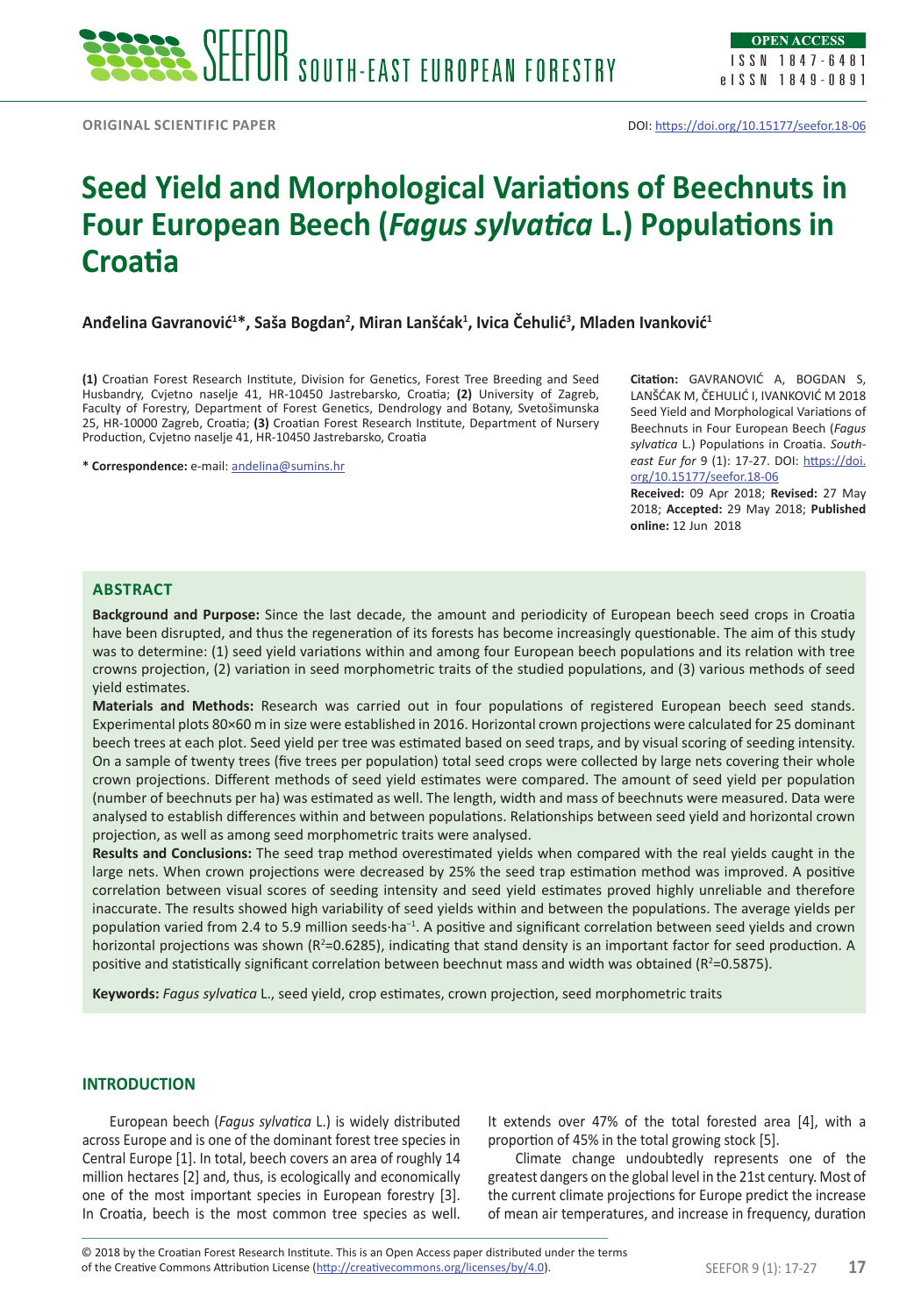and intensity of summer droughts [6-8]. Over the last 140 years mean annual air temperature has increased by approximately 0.8°C [7, 9, 10]. Future projections indicate even more radical changes. Projected emission scenarios as summarised in the IPCC report [7] suggest that the average global air temperature will rise by additional 1.4-5.8°C by the end of the  $21<sup>st</sup>$  century. The increase of air temperature coupled with a decrease in precipitation during growing seasons will most probably have severe and adverse effects on natural ecosystems, especially in southern and south-eastern parts of Europe [11].

Global change affects the functioning of forest ecosystems that are faced with direct and indirect impacts of a changing climate. Moreover, it is important to know the composition and structure of genetic diversity, especially regarding the so-called "adaptive properties of forest trees" [12]. Due to possible scenarios of global climate change, there is great interest and concern about beech ecosystems. According to Milad *et al.* [13], beech is a species that tolerates moderately dry periods, but if dry periods are prolonged for a number of years, this may have a negative effect on the species. Also, it is certain that drought will have a negative impact on forest productivity and that it will certainly affect the increased mortality of plants [14-16]. Von Wüehlisch [17] stated that natural beech areal reduction will occur and that the most endangered habitats will be those at lower altitudes in the southern and south-eastern parts of the species' distribution area. At the same time, northern and north-eastern parts of the area will become more suitable for beech ecosystems [17, 18].

Historically, beech forests in Croatia have been naturally regenerated. Seed production and its use have been mostly contained in local natural stands [19]. However, Žgela [20] alarmed that there is an increasing need for artificially produced beech seedlings, which requires the collection of sufficient quantities of high-quality seeds. Nowadays, the absence of regular mast crops is one of the big problems of Croatian forestry and the necessity for assisted regeneration of beech stands is seriously raising. The interaction between climate and seed production has been confirmed by several studies [21- 24]. Seed production of beech is irregular with a wide variation among years [21-23]. The mast years are strongly affected by annual climatic variability [25] and occur irregularly at intervals of between three and fifteen years [26-29].

Knowledge on dynamics of seed production of European beech in Croatia (as well as in the wider region) is very scarce. It remains largely unknown what the trends are in masting and how climate change, along with other factors, influences crop dynamics. Therefore, a need for research in this field has been recognized. This study represents the very first step in research of seed yield of selected European beech populations in Croatia.

The main objectives of the study were to determine: (1) the correlation between seed yield variations within and between four populations and tree crown projections, (2) variations in seed morphometric traits of the studied populations, and (3) the accuracy of various seed yield estimates.

## **MATERIALS AND METHODS**

The study was carried out in the established experimental plots in four populations of registered European beech seed stands in Forest Administrations Ogulin, Karlovac, Bjelovar and Požega in 2016 (Table 1). The size of each plot was 60x80 m. All beech trees within the plots were numbered and a raster netting marks were placed on every 20 m. The closest dominant beech tree was selected next to each mark (in total, 20 trees were selected in each plot by this method). Additionally, five more trees were selected for observing the accuracy of seed yield estimation.

#### **Tree Measurements**

Diameter at breast height (dbh), tree height (h) and crown radiuses were measured on all selected trees. Crown radiuses were measured in four directions (North, South,

|  |  |  |  | TABLE 1. Data of experimental plots and measuring parameters of stands. |
|--|--|--|--|-------------------------------------------------------------------------|
|--|--|--|--|-------------------------------------------------------------------------|

|                                                                                    | <b>Forest Administration</b> |                       |                       |                       |  |
|------------------------------------------------------------------------------------|------------------------------|-----------------------|-----------------------|-----------------------|--|
|                                                                                    | <b>Bjelovar</b>              | Ogulin                | Požega                | <b>Karlovac</b>       |  |
| Forest office                                                                      | Veliki Grđevac               | Ogulin                | Velika                | Topusko               |  |
| Forest management unit                                                             | Grđevačka<br><b>Bilogora</b> | Bukovača              | Južni Papuk           | <b>Bublen</b>         |  |
| Forest subcompartment                                                              | 47b                          | 41c                   | 55a                   | 38b                   |  |
| Register number of forest reproductive material                                    | HR-FSY-<br>SS-222/125        | HR-FSY-<br>SS-332/139 | HR-FSY-<br>SS-221/188 | HR-FSY-<br>SS-223/167 |  |
| Area of experimental plots (ha)                                                    | 0.48                         | 0.48                  | 0.48                  | 0.48                  |  |
| Number of beech trees within experimental plots                                    | 77                           | 111                   | 138                   | 98                    |  |
| Number of dominant beech trees below which beechnut-collecting<br>traps are placed | 20                           | 20                    | 20                    | 20                    |  |
| Average height of dominant beech trees (m)                                         | 36                           | 41                    | 37                    | 44                    |  |
| Average diameter at breast height of dominant beech trees (cm)                     | 51.6                         | 53.9                  | 45.3                  | 55.3                  |  |
| Average tree crown projection (m <sup>2</sup> )                                    | 75.4                         | 76.5                  | 55.9                  | 90.7                  |  |
| Average productive part of dominant beech crown per trees $(m2)$                   | 57                           | 57                    | 42                    | 68                    |  |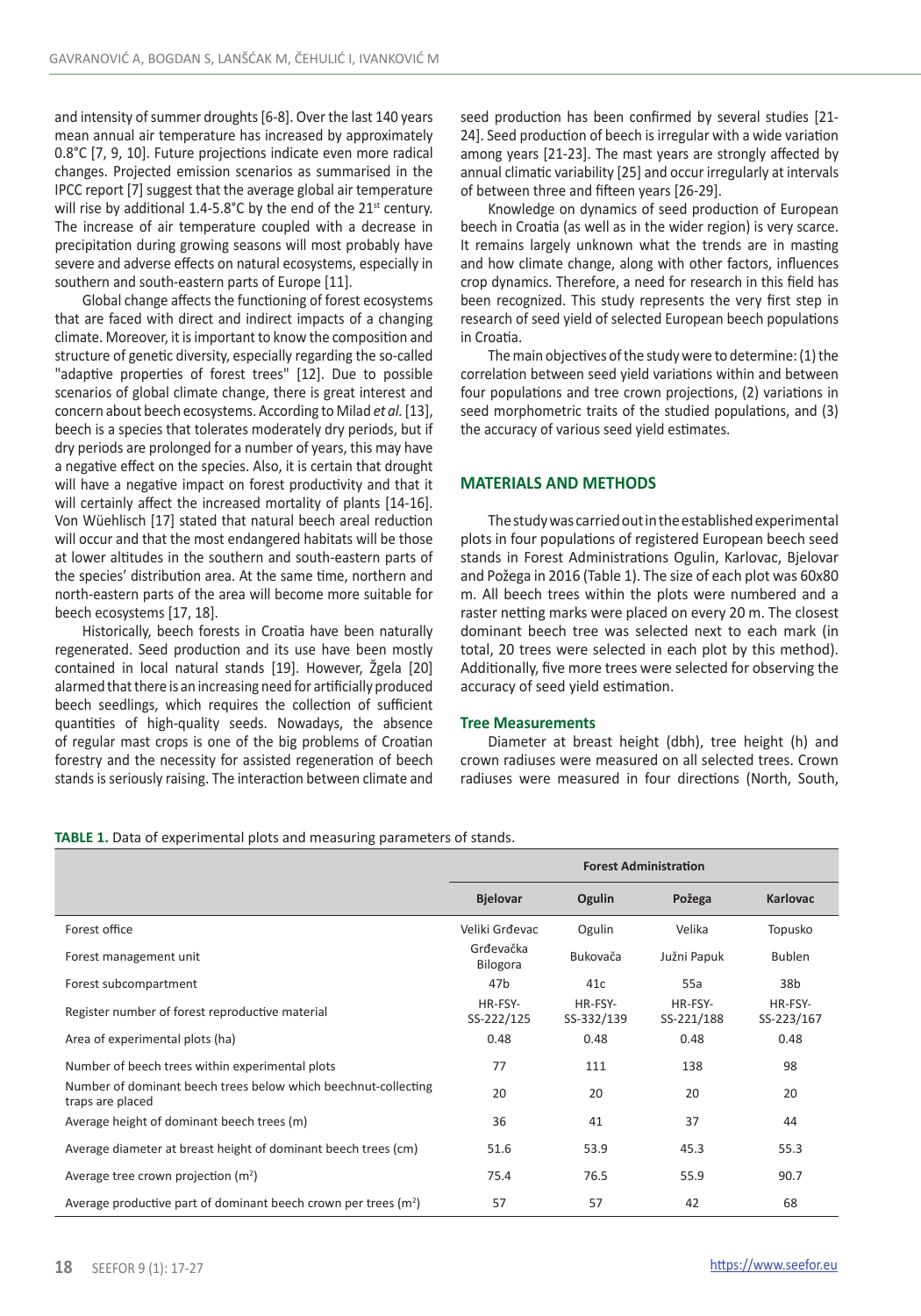East and West) or in more directions in the case of markedly asymmetric crown [49]. Horizontal Crown Projections (HCPs) were calculated on the basis of mean crown radiuses assuming crown circular shape (HCP = mean crown radius<sup>2</sup>  $\times \pi$ ).

# **Seed Yield Estimates**

Two circular seed traps were placed below opposite (North-South) middle points of the crowns. The surface of a seed trap was 0.5 m<sup>2</sup>. Furthermore, large PVC nets were set up at 1 m above ground below five additional trees per plot. These large nets were set up covering total projection area of the tree crowns to collect their whole seed crop. Below two of the five additional trees, seed traps were set up as well, in the same manner as previously explained. The aim was to investigate differences between real seed yield (caught in large nets) and the estimated yield.

Seed yield per tree was estimated by multiplying total mass of the seeds caught in traps with respective HCP. It was noticed that this method overestimated the crops (the estimates were larger than the real amount of seeds caught in large nets) for all trees which were used in this comparison (Table 2). Therefore we tried to improve seed yield estimates by gradually decreasing HCPs used in the calculations (assuming that only a part of crown projection area is productive). The best estimates (values closest to the real seed yields) were obtained with 25% decrease of the HCP (Table 2). Thus, we corrected seed yield estimates of all studied trees so that the total mass of the trapped seeds was multiplied with 75% of a tree's HCP.

Also, seeding intensity of the selected trees was visually scored in September 2016. The trees were visually rated using binoculars and then categorized into six classes [30] due to seeding intensity: 0 - none, 1 - very bad, 2 - poor, 3 - average, 4 - good, 5 -very good.

## **Seed Measurements**

Seeds were collected four times in the interval from September to November. Each time seed collections (per tree) were weighed and seeds were counted. The amount of seeds per population (i.e. the number of beechnuts per ha) was calculated based on the actual number of trees per hectare, the estimated mean yield (kg) per tree and the population mean number of seeds per kilogram.

Random samples of 20 nuts per collection and tree were taken for morphometric analysis. Nut length and width were measured by digital calliper with a precision of 0.01 mm (Figure 1), while the mass of the whole sample was measured by digital scale with a precision of 0.01 g.

#### **Statistical Analysis**

All statistical analyses were generated by SAS/STAT software, a free version of SAS University Edition, by SAS Institute Inc., Cary, NC, USA [50]. Descriptive statistics for



**FIGURE 1.** Measured seed traits (1 – seed length, 2 – seed width).

seed morphometric traits, estimated seed yields and crown projections were performed using the MEANS procedure. Analyses of variance were conducted for seed yields and crown projections using the MIXED procedure to determine variance components due to the effects of populations according to the following linear model (1):

$$
y_{ij} = \mu + P_i + \varepsilon_{ij} \qquad \text{(ANOVA model 1)}
$$

where: *yij* - individual value of a trait; *μ* - overall mean; *P<sup>i</sup>* - fixed effect of the population  $i, i = 1, 2, 3, 4$ ;  $\varepsilon_{ii}$  - random error.

Analyses of variance were also performed for seed morphometric traits using the MIXED procedure to determine variance components due to the effects of populations and

| TABLE 2. Differences between real seed yields (caught in large nets) and estimated seed yields. |  |  |  |  |  |  |
|-------------------------------------------------------------------------------------------------|--|--|--|--|--|--|
|-------------------------------------------------------------------------------------------------|--|--|--|--|--|--|

| <b>Tree</b><br>label | <b>Horizontal crown</b><br>projection - HCP<br>(m <sup>2</sup> ) | Total mass of<br>seeds in traps<br>(kg) | <b>Total mass of</b><br>seeds in the<br>large net<br>(kg) | <b>Total yield</b><br>$($ traps + net $)$<br>(kg) | <b>Estimated</b><br>vield<br>(kg) | Difference between<br>estimated and real<br>vield<br>(kg) | <b>HCP</b><br>reduced by<br>25%<br>(m <sup>2</sup> ) | Difference between<br>corrected estimates<br>and real yield<br>(kg) |
|----------------------|------------------------------------------------------------------|-----------------------------------------|-----------------------------------------------------------|---------------------------------------------------|-----------------------------------|-----------------------------------------------------------|------------------------------------------------------|---------------------------------------------------------------------|
| OG-M2                | 93.02                                                            | 0.11                                    | 7.39                                                      | 7.50                                              | 10.42                             | 2.91                                                      | 69.77                                                | 0.31                                                                |
| OG-M3                | 46.31                                                            | 0.15                                    | 5.23                                                      | 5.38                                              | 6.99                              | 1.61                                                      | 34.73                                                | $-0.14$                                                             |
| PŽ-M2                | 80.95                                                            | 0.24                                    | 14.51                                                     | 14.75                                             | 19.43                             | 4.68                                                      | 60.71                                                | $-0.17$                                                             |
| PŽ-M3                | 38.89                                                            | 0.22                                    | 7.09                                                      | 7.31                                              | 8.44                              | 1.13                                                      | 29.17                                                | $-0.98$                                                             |
| BJ-M3                | 129.44                                                           | 0.22                                    | 19.59                                                     | 19.81                                             | 27.83                             | 8.02                                                      | 97.08                                                | 1.07                                                                |
| BJ-M4                | 83.83                                                            | 0.11                                    | 7.67                                                      | 7.78                                              | 9.31                              | 1.52                                                      | 62.87                                                | $-0.8$                                                              |
| KA-M1                | 61.53                                                            | 0.13                                    | 6.74                                                      | 6.87                                              | 7.91                              | 1.03                                                      | 46.15                                                | $-0.94$                                                             |
| KA-M4                | 92.95                                                            | 0.14                                    | 10.37                                                     | 10.51                                             | 13.01                             | 2.51                                                      | 69.71                                                | $-0.75$                                                             |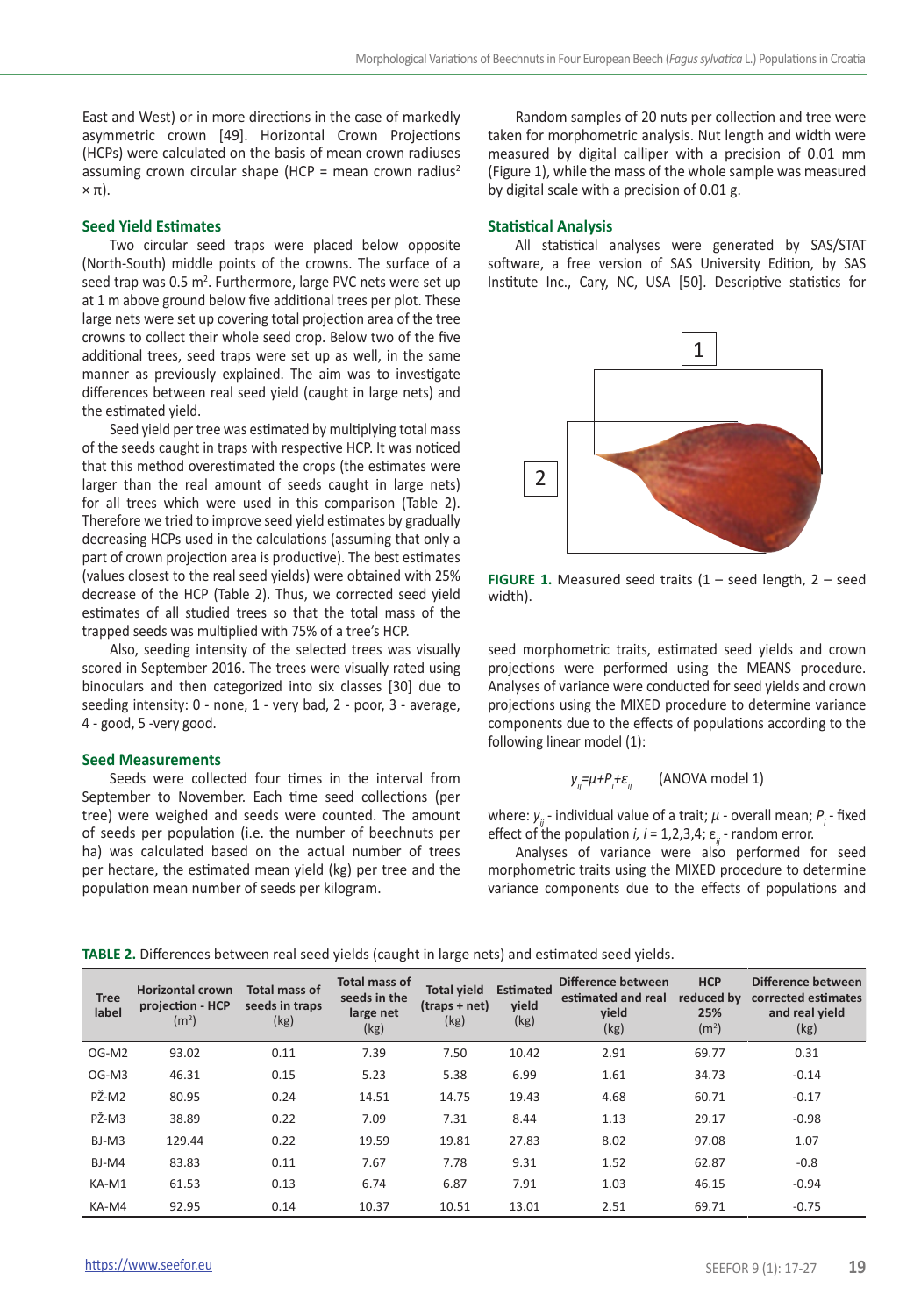seed collecting time according to the following linear model (2):

$$
y_{ijk} = \mu + P_i + C(P)_{ij} + \varepsilon_{ijk}
$$
 (ANOVA model 2)

where: *yijk* - individual value of a trait; *μ* - overall mean; *P<sup>i</sup>* - fixed effect of the population *i*,  $i = 1,2,3,4$ ; C(P)<sub>*i*</sub>-fixed effect of the collecting time *j* nested within the population *i*,  $j = 1,2,3,4$ ;  $\varepsilon_{ijk}$ - random error.

Tukey-Kramer method of the Tukey HSD test was conducted to determine statistical significance of differences between least square means of the populations and of the collecting times.

Pearson correlation analysis was conducted using the proc CORR to determine relationships between studied traits, as well between seed yield estimates and seed intensity visual scoring.

# **RESULTS**

## **Seed Yield Estimate and Variation**

Differences among real and estimated seed yields were studied on a sample of eight trees. Below crowns of those trees large nets were set up together with seed traps, which allowed their comparison. Initially, differences were too large to prove satisfactory. However, after 25% reduction of HCP values, the values of seed yield estimates become much closer to those of the real crops. Average deviation was 0.65 kg per tree ranging from 0.14 to 1.07 kg (Table 2).

All sampled trees were visualy scored for seeding intensity prior to any seed collecting, with the aim of establishing the relationship between scores and estimated seed crop. Positive correlation ( $R^2$ =0.3219) between the crop per square meter of HCP and visual seeding intensity scoring is shown in Figure 2. Despite this positive correlation, it is evident that the method

used for visual scoring of a tree crop was highly unreliable, i.e. inaccurate. For example, there was a large amount of yields in score 4, as well as a large overlapping between grades. Therefore, it is necessary to improve the visual scoring method to increase the acuracy of seed yield estimates.

Distributions of yields per tree in studied populations are given in Figure 3. The results showed that the largest mean seed yield per tree was in Karlovac population (7.9 kg), while the smallest in Ogulin population (3.7 kg). The average yield per tree in Bjelovar population was 5.1 kg and in Požega population 4.8 kg. Compared to other populations, Karlovac population had more homogenous distribution of yields per tree with the smallest coefficient of variation (CV=43.36). Analysis of variance showed a statistically significant effect of population (F=4.43, p=0.0063). Tukey-Kramer test revealed statistically significant difference between Karlovac and Ogulin populations (p=0.0042).

Požega population had the largest amount of beechnuts in 1 kg (Figure 4). There were on average 4,787 beecnhuts in Požega population, 4,259 in Ogulin population, 4,100 in Karlovac population, while Bjelovar population had 3,746 nuts per kg.

The largest mean seed yield was in Karlovac population (5.9 million seeds·ha−1). There were 5.2 million seeds·ha−1 in Požega population, 3 million seeds·ha−1 in Ogulin population and 2.4 million seeds·ha<sup>-1</sup> in Bjelovar population.

## **Correlation between Seed Yields and Horizontal Crown Projections**

Correlation analysis showed (Figure 5) a positive and statistically significant correlation between tree seed yields and horizontal crown projections (HCPs)  $(R^2=0.6285)$ . Figure 6 shows differences among populations in distributions of



FIGURE 2. Correlation between seed yield per m<sup>2</sup> and visual seeding intensity scores.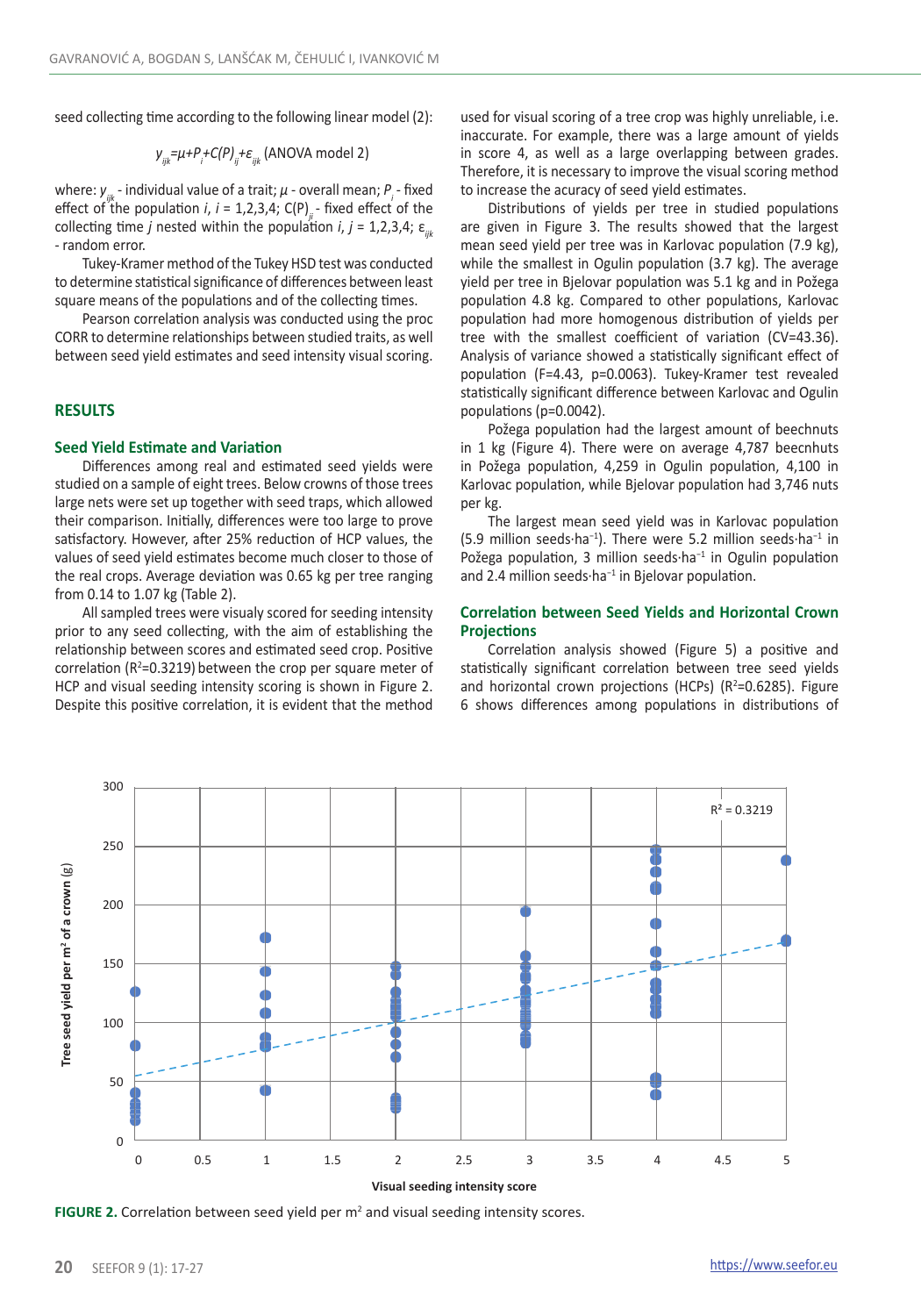

**FIGURE 3.** Distribution of seed yields per tree in studied populations (the same letters associate populations with no statistically significant differences).



**Populations**

**FIGURE 4.** Distribution of seed sample (80 seeds) mass per population and the number of seeds in 1 kg.

the HCPs. On average, Karlovac population had the largest HCP (90.7  $m^2$ ), while HCPs from Požega population were the smallest (50.46 m<sup>2</sup>). Karlovac population on average had largest yields per tree and largest crowns. Average HCP in Bjelovar population was 73.7  $m^2$  and in Ogulin 63.57  $m^2$ . Although the analysis of variance showed a statistically significant population effect (p=0.0012), the Tukey-Kramer test confirmed significant

differences in HCP between Karlovac and Požega (p=0.0007) and between Karlovac and Ogulin (p=0.0397).

## **Morphological Analysis of Beechnuts**

Average beechnut length for all populations was 15.90 mm in the range of 6.48–20.26 mm. The largest mean value of a seed length was in Bjelovar population, which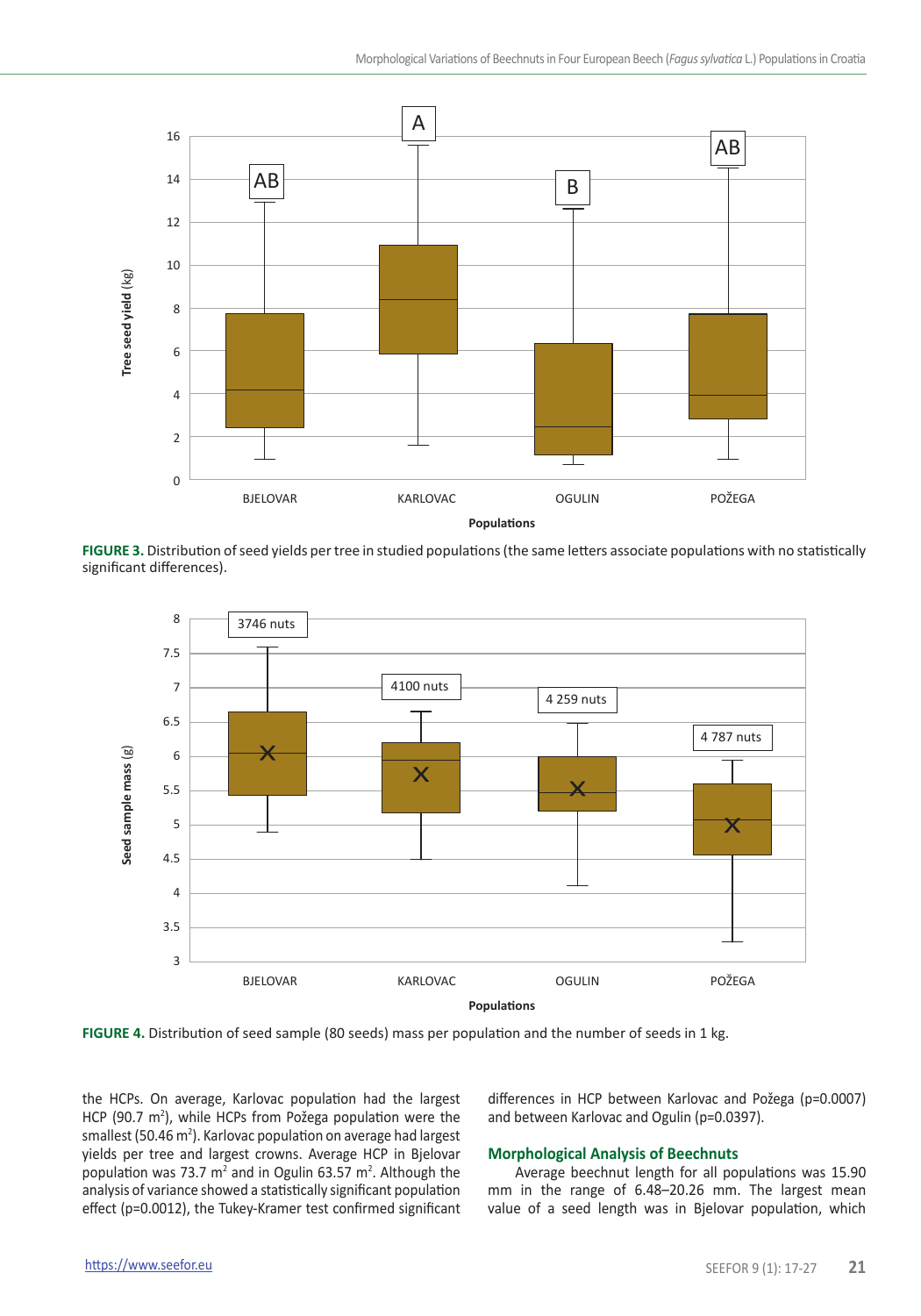

**FIGURE 5.** Correlation between seed yields (kg) and crown horizontal projections ( $m^2$ ).





is followed by Karlovac and Ogulin populations, while the lowest mean value was in Požega population (Figure 7). Statistically significant differences in a seed length were shown between populations and between collection time within the populations (p<.0001). The Tukey-Kramer test indicated that Požega population had significantly smaller seed lenghts than all other populations (p<.0001, Figure 7). There was also a significant difference in beechnut length between Bjelovar and Ogulin populations (p=0.0648, Figure 7). Regarding collection time, the results showed there were no significant differences in seed length in Bjelovar and Karlovac populations. However, in Ogulin and Požega populations, seeds from the first collection (September) were significantly longer than others (Table 3).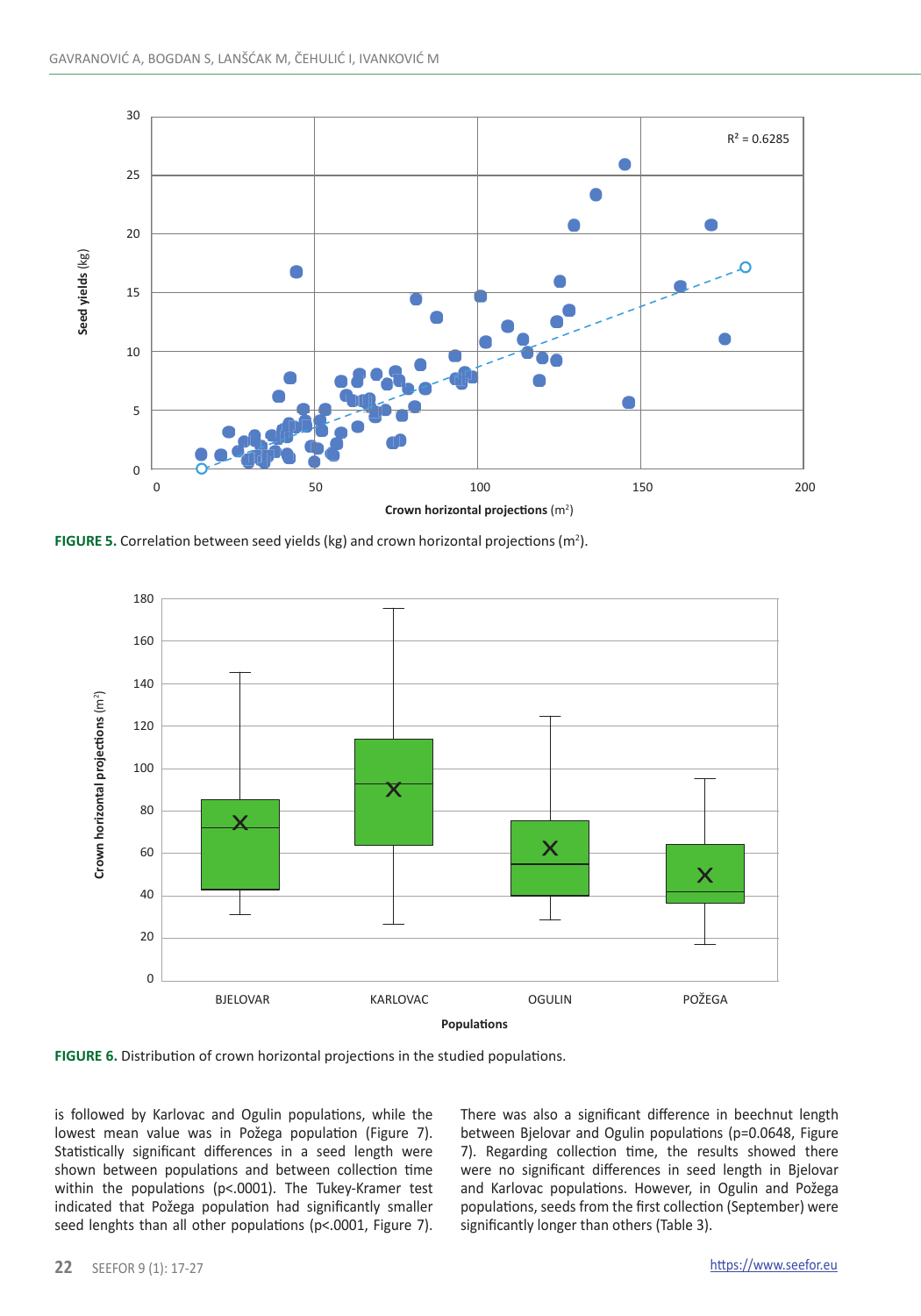

**FIGURE 7.** Distribution of seed length in the studied populations (the same letters associate populations with no statistically significant differences).

| <b>Effect</b> |                 | <b>Forest Administration (FA)</b> |                 |                | Adjustment | Adj P      |
|---------------|-----------------|-----------------------------------|-----------------|----------------|------------|------------|
| Kolekcija(FA) | <b>BJELOVAR</b> | $1\,$                             | <b>BJELOVAR</b> | $\overline{2}$ | Tukey      | 0.9848     |
| Kolekcija(FA) | <b>BJELOVAR</b> | $\mathbf{1}$                      | <b>BJELOVAR</b> | 3              | Tukey      | 0.7271     |
| Kolekcija(FA) | <b>BJELOVAR</b> | $\mathbf{1}$                      | <b>BJELOVAR</b> | 4              | Tukey      | 1.0000     |
| Kolekcija(FA) | <b>BJELOVAR</b> | $\overline{2}$                    | <b>BJELOVAR</b> | 3              | Tukey      | 1.0000     |
| Kolekcija(FA) | <b>BJELOVAR</b> | $\overline{2}$                    | <b>BJELOVAR</b> | 4              | Tukey      | 0.9210     |
| Kolekcija(FA) | <b>BJELOVAR</b> | 3                                 | <b>BJELOVAR</b> | 4              | Tukey      | 0.4984     |
| Kolekcija(FA) | KARLOVAC        | $\mathbf{1}$                      | KARLOVAC        | $\overline{2}$ | Tukey      | 0.8824     |
| Kolekcija(FA) | KARLOVAC        | 1                                 | KARLOVAC        | 3              | Tukey      | 0.1486     |
| Kolekcija(FA) | KARLOVAC        | 1                                 | KARLOVAC        | 4              | Tukey      | 0.9192     |
| Kolekcija(FA) | KARLOVAC        | $\overline{2}$                    | KARLOVAC        | 3              | Tukey      | 0.9988     |
| Kolekcija(FA) | KARLOVAC        | $\overline{2}$                    | KARLOVAC        | 4              | Tukey      | 1.0000     |
| Kolekcija(FA) | KARLOVAC        | 3                                 | KARLOVAC        | 4              | Tukey      | 0.9971     |
| Kolekcija(FA) | <b>OGULIN</b>   | 1                                 | <b>OGULIN</b>   | $\overline{2}$ | Tukey      | $< .0001*$ |
| Kolekcija(FA) | <b>OGULIN</b>   | $\mathbf{1}$                      | <b>OGULIN</b>   | 3              | Tukey      | $0.0017*$  |
| Kolekcija(FA) | <b>OGULIN</b>   | 1                                 | <b>OGULIN</b>   | 4              | Tukey      | $< .0001*$ |
| Kolekcija(FA) | <b>OGULIN</b>   | $\overline{2}$                    | <b>OGULIN</b>   | 3              | Tukey      | 1.0000     |
| Kolekcija(FA) | <b>OGULIN</b>   | $\overline{2}$                    | <b>OGULIN</b>   | 4              | Tukey      | 0.9899     |
| Kolekcija(FA) | <b>OGULIN</b>   | 3                                 | <b>OGULIN</b>   | 4              | Tukey      | 0.7708     |
| Kolekcija(FA) | POŽEGA          | $\mathbf{1}$                      | POŽEGA          | $\overline{2}$ | Tukey      | $< .0001*$ |
| Kolekcija(FA) | POŽEGA          | $\mathbf{1}$                      | POŽEGA          | 3              | Tukey      | $0.0001*$  |
| Kolekcija(FA) | POŽEGA          | $\mathbf{1}$                      | POŽEGA          | $\overline{4}$ | Tukey      | $0.0032*$  |
| Kolekcija(FA) | POŽEGA          | 2                                 | POŽEGA          | 3              | Tukey      | 1.0000     |
| Kolekcija(FA) | POŽEGA          | $\overline{2}$                    | POŽEGA          | 4              | Tukey      | 0.9997     |
| Kolekcija(FA) | POŽEGA          | 3                                 | POŽEGA          | 4              | Tukey      | 1.0000     |

**TABLE 3.** Tukey-Kramer test for seed length considering the effect of collection (\*statistically significant differences, p<0.05).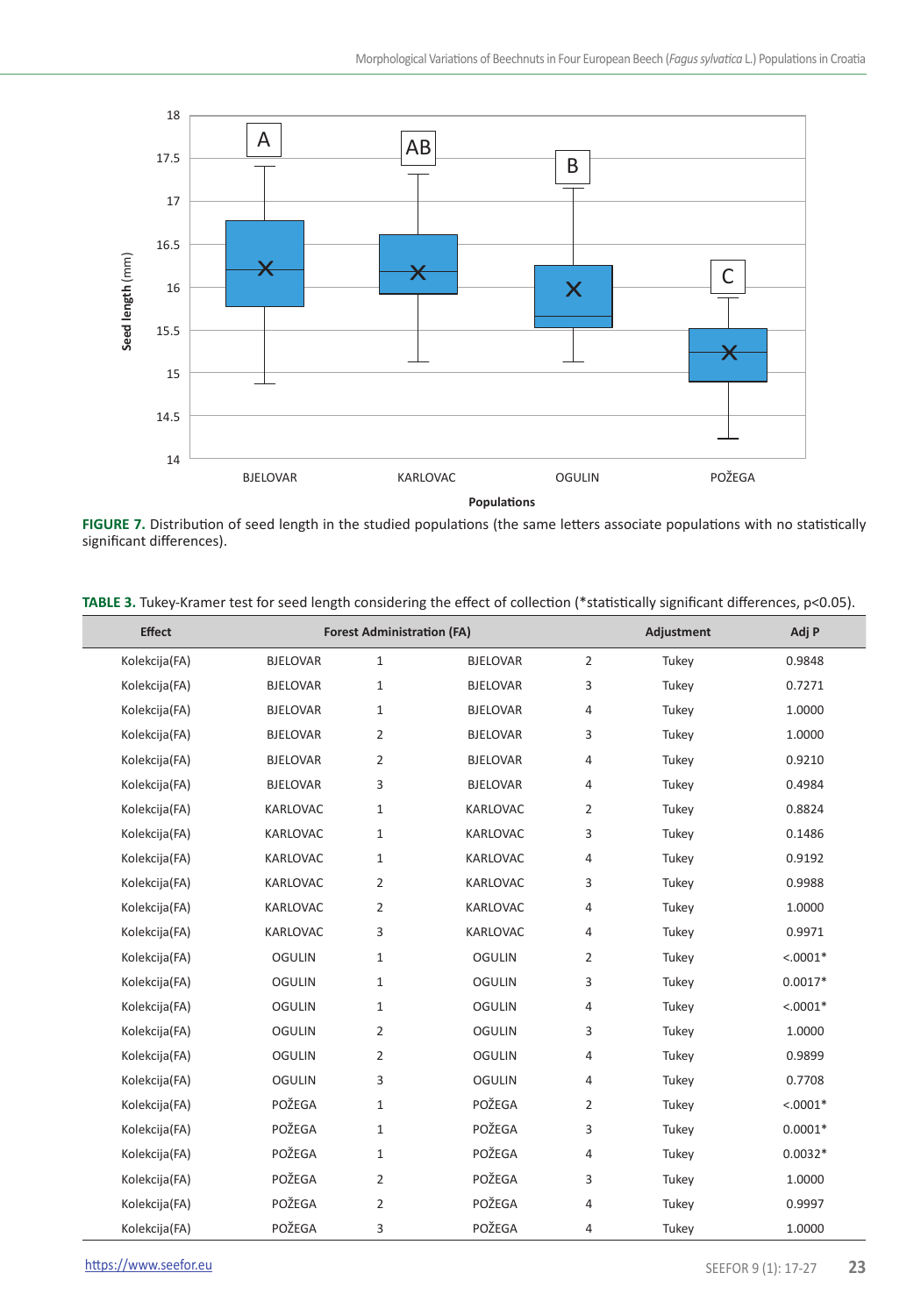The overall average width of seeds was 8.43 mm in the range of 5.11-13.62 mm. Bjelovar population had highest mean values, while Požega population had the lowest mean value (Figure 8). Analysis of variance did not confirm statistically significant differences regarding collection time, but it was confirmed for the population effect (p=<.001). Tukey-Kramer test showed that Ogulin and Požega populations had significantly narrower seeds than Bjelovar (p=0.0011 and <.0001, respectively; Figure 8) and Karlovac population (p=0.0431 and 0.0002, respectively; Figure

8). Therefore, the populations were divided in two groups according to seed width.

Correlation analysis showed a positive and statistically significant correlation between beechnut sample mass and seed width (R<sup>2</sup>=0.5875) (Figure 9). Between seed mass and seed length there was no significant correlation. Also, as the highest values of seed length and seed width were identified in Bjelovar population, the sample mass of 20 seeds was largest in this population as well.



**FIGURE 8.** Distribution of seed width in the studied populations (the same letters associate populations with no statistically significant differences).



**FIGURE 9.** Correlation between seed sample (20 seeds) mass and seed width.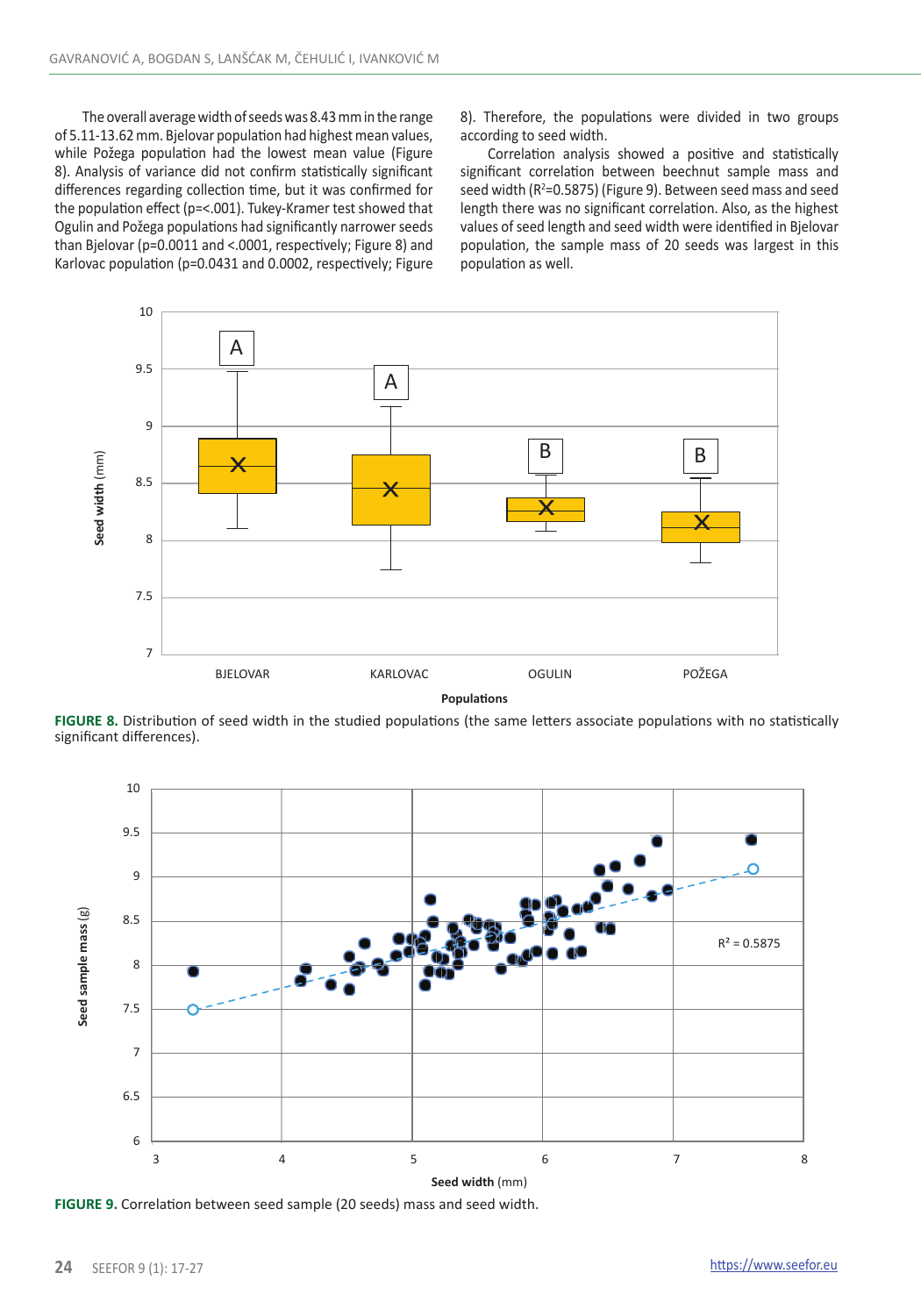## **DISCUSSION AND CONCLUSIONS**

The mast year is a year in which large amounts of seeds are produced over a wider geographical area and when it is possible to naturally regenerate beech stands. In general, there is no consensus on the quantity of seeds that should be produced in a year for it to be considered a mast year [45, 46]. However, there is a quite clear difference between mast years and the diminutive amount of seeds in non-mast years [35]. There are very few records of measured mast quantities. In our research, the average estimated seed yield varied from 2.4 to 5.9 million seeds·ha−1. That amount of seeds may be considered as mast crop and it is comparable with Simak report [47] on mast crops from three stands in southern Sweden from 1974 to 1983 (the mean mast crop was 3.7 million seeds·ha−1 per mast year and considerably higher in the liming experiment (5.3 million seeds·ha−1)).

Predicting and estimating seed yield is important because seed availability affects stand regeneration. However, comprehensive research of seed production of European beech in Croatia (as well as in wider region of south-eastern Europe) is still lacking.

It is not easy to make an accurate assessment of the seed potential of a particular forest stand. Many factors affect the yield, such as weather conditions, altitude and micro-site which all have an important influence [31]. It was shown that various environmental conditions (both abiotic and biotic) affect successful beechnut production. Best fructification occurred when air temperature was between 15 and 25°C, and relative humidity did not fall below 26–33% [32]. Full mast is usually preceded by warm and dry July (average temperature of at least 15.8°C, and 16 days or more with a maximum temperature exceeding 20°C) [33]. Nevertheless, the mentioned values of climate variables were presented as results observed in Sweden and might differ between beech ecotypes adapted to northern and southern European climate conditions. Generally, research results on *Fagus* species in Europe and North America indicate that masting largely depends on meteorological conditions in the years preceding it [34-36].

Our research indicates that the size of a crown (i.e. crown width) is an another particularly important factor for trees' seed yield [37]. Differences in average HCPs may explain differences in seed yields among the studied populations, at least partially. Within population variations in seed yield are most likely influenced by differences in crown projections among trees. As already confirmed by a study on oak trees [37], the crown size is an important factor forseed productivity. Available spacing has a significant impact on tree growth and development. Thus, widely spaced trees tend to grow larger crowns that are more exposed to sunlight, thus producing larger quantities of seeds. Our research generally acknowledged empirical knowledge that a crop of beechnuts was more abundant at stand margins as compared to conditions below dense stands. Marginal trees gain more heat and light and have better disposition to fructify abundantly than trees inside a dense stand. Of course, our results also indicate that HCPs are definitely not the only cause of differences in seed yields among the populations. For example, Požega population had a relatively good mean crop per tree (not significantlly smaller than Karlovac), despite the fact that this population on average had the smallest crown areas. Apart from the size of crown, factors which conclusively

Knowing the morphological and biological properties of beech seed from different localities allows us to improve regeneration and viability of beech stands [38]. The results obtained in the study on variability of morphometric characteristics of seed can also be used to preliminary get acquainted with the genetic variability of the studied populations and to improve the production of quality seed and planting material of beech in Croatia. Beechnuts are triangular, and their width and thickness were measured on two sides. Very similar results considering analysed seed traits have been obtained by Drvodelić *et al.* [39] who reported average seed length of 15.42 mm in the range of 14.50-16.33 mm, and average width of 8.14 mm in the range of 7.47-8.97 mm. Gradečki *et al.* [38] reported average seed length of 14.89 mm in the range of 11.31-16.20 mm, and average width of 9.53 mm in the range of 7.63-10.34 mm. If we consider the length and width of the seed as morphological indicators of its variability, we can conclude that within the population variability is very small, while the analysis of variance identified that populations are mutually statistically different. Seed size showed good direct correlation with seed mass. In relation to number of seeds per kg, our results were within the range of other similar reports [40, 41-43]. Our research also indicated high variability of studied nut traits within and among populations. This variability could have been caused by numerous factors, both environmental (e.g. weather, insects) [39] and genetic [44]. European beech is characterized by the possibility of selfpollination, which is an important cause of the occurrence of empty beech seeds [39]. In many forest tree species, controlled self-pollination results in a higher proportion of empty seeds than cross- or wind-pollination [53-56]. Empty seeds of forest trees may also occur as the result of environmental factors, such as limited pollen supply [57] and insect damage [58]. However, factors causing such between-population variability in seed traits are beyond the scope of this study.

Visual surveys of seeding intensity can be conducted relatively simply and quickly by using binoculars. Seed crop estimates before seed fall are an important piece of information for forestry operatives because seed production affects forest regeneration planning. However, such surveys should be satisfactory and accurate, i.e. usable, for at least rough estimates of the yield. As Figure 2 shows, our visual estimate of a crop was highly unreliable. Therefore, to improve this method it should be further modified, most likely by a smaller range of ratings and clearer grades. A good example is given by Nakajima [48], who used more precise seed intensity rates in five classes.

#### **Acknowledgments**

This work has been fully supported-supported in part by Croatian Science Foundation as part of the Project 8131. We would like to thank the employees of Forest Administrations Bjelovar, Karlovac, Ogulin and Požega – Hrvatske šume d. o. o. for their help and suport during field studies.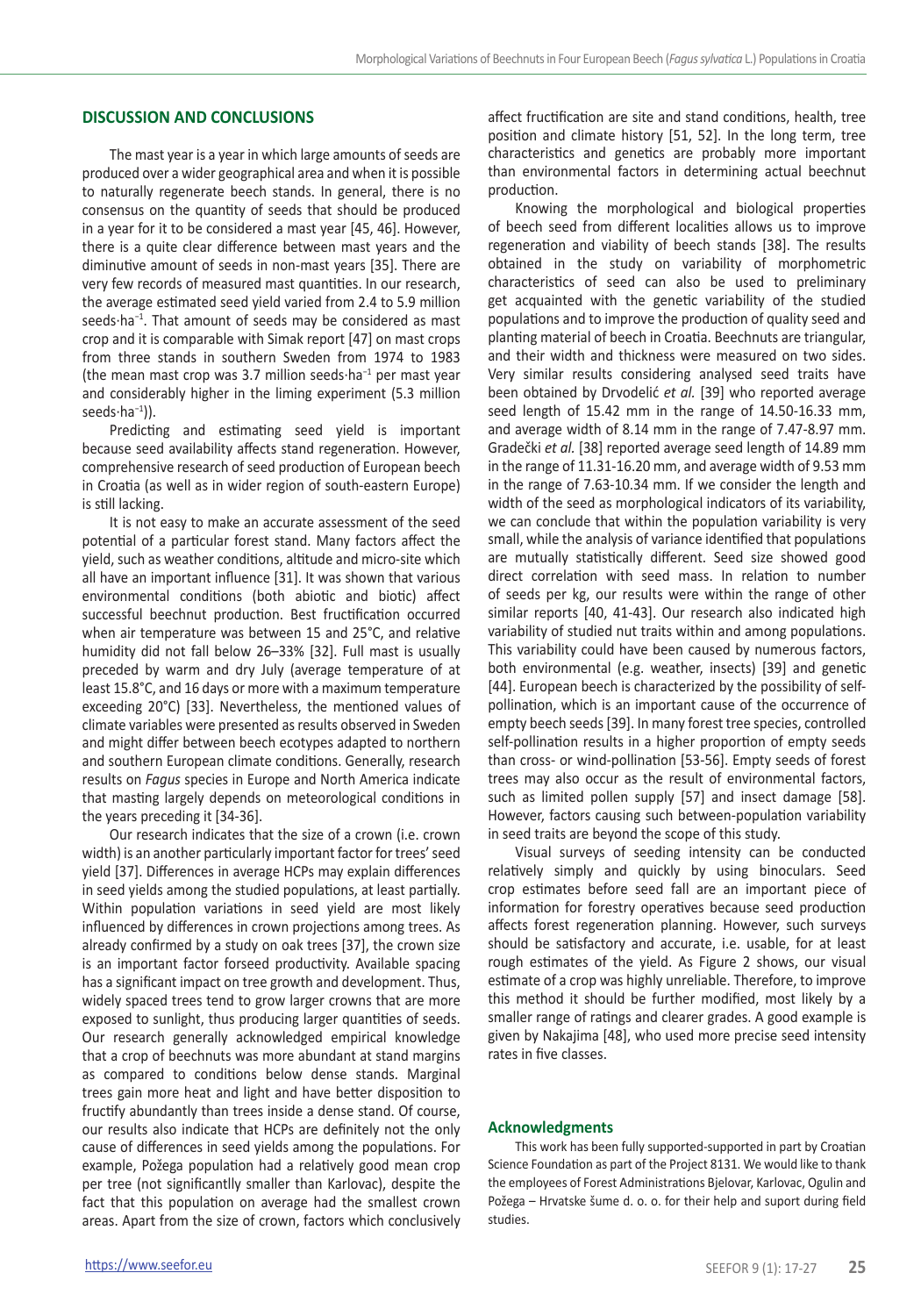### **REFERENCES**

- 1. ELLENBERG H 1988 Vegetation Ecology of Central Europe. Cambridge University Press, Cambridge, UK, 2 p
- 2. VON WÜEHLISCH G 2010 Introductory note. *In*: Frýdl J, Novotný P, Fennessy J, von Wühlisch (*eds*) Genetic resources of beech in Europe - current state. Johann Heinrich von Thünen-Institut, Braunschweig, Germany, pp 8-9
- 3. IVANKOVIĆ M, BOGDAN S, BOŽIĆ G 2008 European beech (*Fagus sylvatica* L.) height growth variability in Croatian and Slovenian provenance trials (*in Croatian with* English summary). *Sumar list* 132 (11-12): 529-541
- 4. VUKELIĆ J, RAUŠ Đ 1988 Šumarska fitocenologija i šumske zajednice u Hrvatskoj (*Forest Phytocenology and Forest Communities in Croatia*). University of Zagreb, Faculty of Forestry, Zagreb, Croatia, 310 p
- 5. KLEPAC D 1986 Uvodni referat na simpoziju o bukvi (*Colocvium on beech. Introductory paper*) *In*: Krpan APB (*ed*) Colocvium on beech. University of Zagreb, Faculty of Forestry, Zagreb, Croatia, pp 11-15
- 6. IPCC 1997 Stabilization of atmospheric greenhouse gases: physical, biological and socio-economic implications. IPCC technical paper III, URL: [https://www.ipcc.ch/pdf/technical](https://www.ipcc.ch/pdf/technical-papers/paper-III-en.pdf)[papers/paper-III-en.pdf](https://www.ipcc.ch/pdf/technical-papers/paper-III-en.pdf) (20 March 2018)
- 7. IPCC 2001 Climate Change 2001: Impacts, Adaptation and Vulnerability. *In*: McCarthy JJ, Canziani OF, Leary NA, Dokken DJ, White KS (*eds*) Contribution of Working Group II to the Third Assessment Report of the Intergovernmental Panel on Climate Change (IPCC), Cambridge University Press, Cambridge, UK
- 8. IPCC 2014 Climate Change 2014: Mitigation of Climate Change. Contribution of Working Group III to the Fifth Assessment Report of the Intergovernmental Panel on Climate Change [Edenhofer, O., R. Pichs-Madruga, Y. Sokona, E. Farahani, S. Kadner, K. Seyboth, A. Adler, I. Baum, S. Brunner, P. Eickemeier, B. Kriemann, J. Savolainen, S. Schlömer, C. von Stechow, T. Zwickel and J.C. Minx (*eds*)]. Cambridge University Press, Cambridge, United Kingdom and New York, NY, USA
- 9. HANSEN J, RUEDY R, SATO M, IMHOFF M, LAWRENCE W, EASTERLING D, PETERSON T, KARL T 2001 A closer look at United States and global surface temperature change. *J Geophys Res* 106 (D20): 23947-23963. DOI: [https://doi.](https://doi.org/10.1029/2001JD000354) [org/10.1029/2001JD000354](https://doi.org/10.1029/2001JD000354)
- 10. SV-GUA (Sachverstandigenkreis "Globale Umweltaspekte") 2003 Herausforderung Klimawandel—Bestandsaufnahme und Perspektiven der Klimaforschung. BMBF, Bonn, Germany
- 11. EEA 2004 European Environmental Agency. Impacts of Europe's changing climate. EEA Report No. 2, Copenhagen, Denmark, ISBN 92-9167-692-6
- 12. IVANKOVIĆ M, POPOVIĆ M, KATIČIĆ I, VON WUEHLISCH G, BOGDAN S 2011 Quantitative genetic variation of European beech (*Fagus sylvatica* L.) provenances from the southeastern Europe (*in Croatian with English summary*). *Sumar list* 135 (13): 25-37
- 13. MILAD M, SCHAICH H, BÜRGI M, KONOLD W 2011 Climate change and nature conservation in Central European forests: A review of consequences, concepts and challenges. *Forest Ecol Manag* 261 (4): 829-843. DOI: [https://doi.org/10.1016/j.](https://doi.org/10.1016/j.foreco.2010.10.038) [foreco.2010.10.038](https://doi.org/10.1016/j.foreco.2010.10.038)
- 14. ARCHAUX F, WOLTERS V 2006 Impact of summer drought on forest biodiversity: what do we know? *Ann Forest Sci* 63 (6): 645-652. DOI:<https://doi.org/10.1051/forest:2006041>
- 15. DOUNAVI A, NETZER F, CELEPIROVIC N, IVANKOVIC M, BURGER J, FIGUEROA AG, SCHON S, SIMON J, *et al.* 2016 Genetic and physiological differences of European beech provenances (*F. sylvatica* L.) exposed to drought stress. *Forest Ecol Manag* 361 (: 226-236. DOI:<https://doi.org/10.1016/j.foreco.2015.11.014>
- 16. NETZER F, CAROLIN T, CELEPIROVIC N, IVANKOVIC M, ALFARRAJ S, DOUNAVI A, SIMON J, HERSCHBACH C, RENNENBERG H 2016 Drought effects on C, N, and P nutrition and the antioxidative system of beech seedlings depend on geographic origin. *J Plant Nutr Soil Sci* 179 (2): 136-150. DOI: <https://doi.org/10.1002/jpln.201500461>
- 17. VON WÜEHLISCH G 2004 Series of International Provenance Trials of European Beech. Proceedings from the 7th International Beech Symposium IUFRO Research Group 1.10.00 "Improvement and Silviculture of Beech". 10-20 May 2004, Tehran, Iran, pp 135-144 p
- 18. SYKES M, PRENTICE C 1996 Climate change, tree species distributions and forest dynamics: A case study in the mixed conifer/northern hardwoods zone of northern Europe. *Climatic Change* 34 (2): 161-177. DOI: [https://doi.](https://doi.org/10.1007/BF00224628) [org/10.1007/BF00224628](https://doi.org/10.1007/BF00224628)
- 19. MATIĆ S, ORŠANIĆ M, ANIĆ I 2003 Establishing forests of common beech. *In:* Matić S (*ed*) Common Beech in Croatia. Academy of Forestry Sciences, Zagreb, Croatia pp 326-339
- 20. ŽGELA M 2002 Production of beech and beech seedlings in the period 1991 – 2002 in "Croatian Forests" company, Zagreb. Report held on a colloquium on seed and nursery production beech, 8 p
- LINDQUIST B 1931 The ecology of Scandinavian beechwoods (*in Swedish with English summary*). *Svenska Skogsvårdsföreningens Tidskrift* 29: 486-520
- 22. HILTON GM, PACKHAM JR 1995 A sixteen-year record of regional and temporal variation in the fruiting of beech (*Fagus sylvalica* L.) in England (1980-1995). *Forestry* 70 (1): 7-16. DOI: <https://doi.org/10.1093/forestry/70.1.7>
- 23. HILTON GM, PACKHAM JR 2003 Variation in the masting of common beech (*Fagus sylvatica*) in northern Europe over two centuries (1800-2001). *Forestry* 76 (3): 319-328. DOI: [https://](https://doi.org/10.1093/forestry/76.3.319) [doi.org/10.1093/forestry/76.3.319](https://doi.org/10.1093/forestry/76.3.319)
- 24. NILSSON SG, WASTLJUNG U 1987 Seed predation and crosspollination in mast-seeding beech (*Fagus sylvatica*). *Ecology* 68 (2): 260-265. DOI:<https://doi.org/10.2307/1939256>
- 25. DROBYSHEV I, NIKLASSONA M, MAZEROLLE MJ, BERGERON Y2014 Reconstruction of a 253-year long mast record of European beech reveals its association with large scale temperature variability and no long-term trend in mast frequencies. *Agr Forest Meteorol* 192-193: 9-17. DOI: [https://](https://doi.org/10.1016/j.agrformet.2014.02.010) [doi.org/10.1016/j.agrformet.2014.02.010](https://doi.org/10.1016/j.agrformet.2014.02.010)
- 26. MATTHEWS JD 1955 The influence of weather on the frequency of Beech mast years in England. *Forestry* 28 (2): 107-16. DOI:<https://doi.org/10.1093/forestry/28.2.107>
- MAURER E 1964 Seed-years of Beech and Oak in Lower Franconia during the last 100 years (*in German*). *Allg Forstzeitschr* 19: 469-70
- 28. HARMER R 1994 Natural regeneration of broadleaved trees in Britain: II Seed production and predation. *Forestry* 67 (4): 275- 286. DOI: <https://doi.org/10.1093/forestry/67.4.275-a>
- 29. SMELKOVA LJ 1996 Zakladanie lesa. Tehnicka univerzita vo Zvolene, Zvolen, Slovak Republic 239 p
- 30. VINCENT G 1965 Lesní semenářství. SZN, Prague, Czech Republic, 330 p
- 31. GORDON AG, FAULKNER R 1992 Identification and Assessment of Cone and Seed Crops. *In:* A.G. Gordon (*ed*). Seed Manual for Forest Trees. The Technical Publications Officer, Forestry Commission, Forest Research Station, Alice Holt Lodge, Wrecclesham, Farnham, Surrey GU10 4LH, UK, pp 71-79
- 32. MÁTYÁS V 1965 Ökológiai megjegyzések a tölgy és a bükk termésének időszakosságához. *Erdészeti Kutatások* 61: 99-121
- 33. OVERGAARD R 2010 Seed Production and Natural Regeneration of Beech (*Fagus sylvatica* L.) in Southern Sweden. PhD thesis, University of Agricultural Sciences, Faculty of Forest Sciences, Southem Swedish Forest Research Centre, Sweden, 74 p